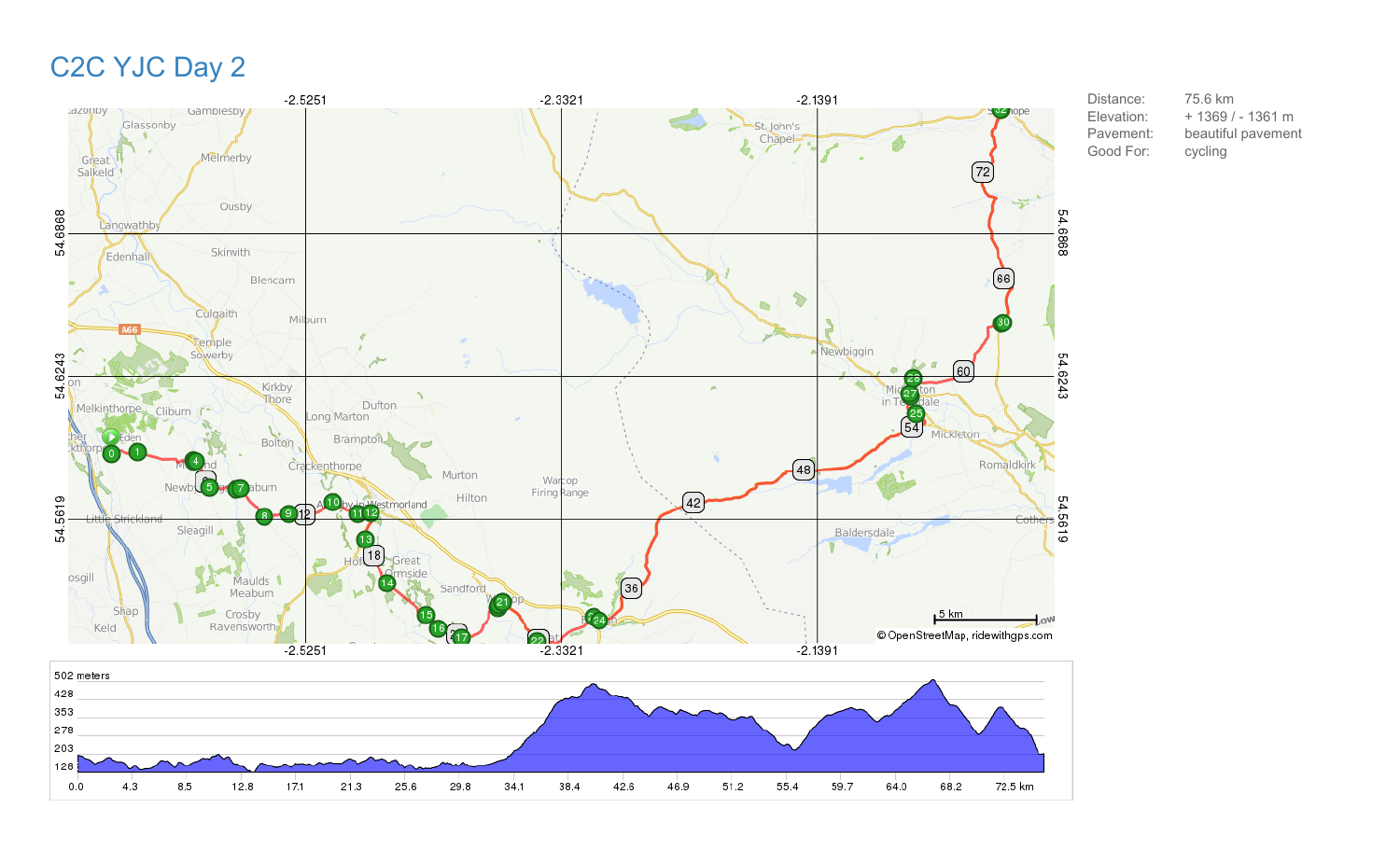## C2C YJC Day 2

| υ.  | 0.0 | 0.0      | м             | Start of route | I .4 |
|-----|-----|----------|---------------|----------------|------|
| . . | 1.4 | И<br>1.4 | $\rightarrow$ | Slight R       | ت.ء  |



1.4 kilometers. +0/-34 meters

| Ź.      | 4.2 | 2.9 | $\rightarrow$ R onto High St |    |
|---------|-----|-----|------------------------------|----|
| ⌒<br>v. |     |     | R toward Water St            |    |
| 4.      | 4.8 |     | R onto Water St              | 15 |

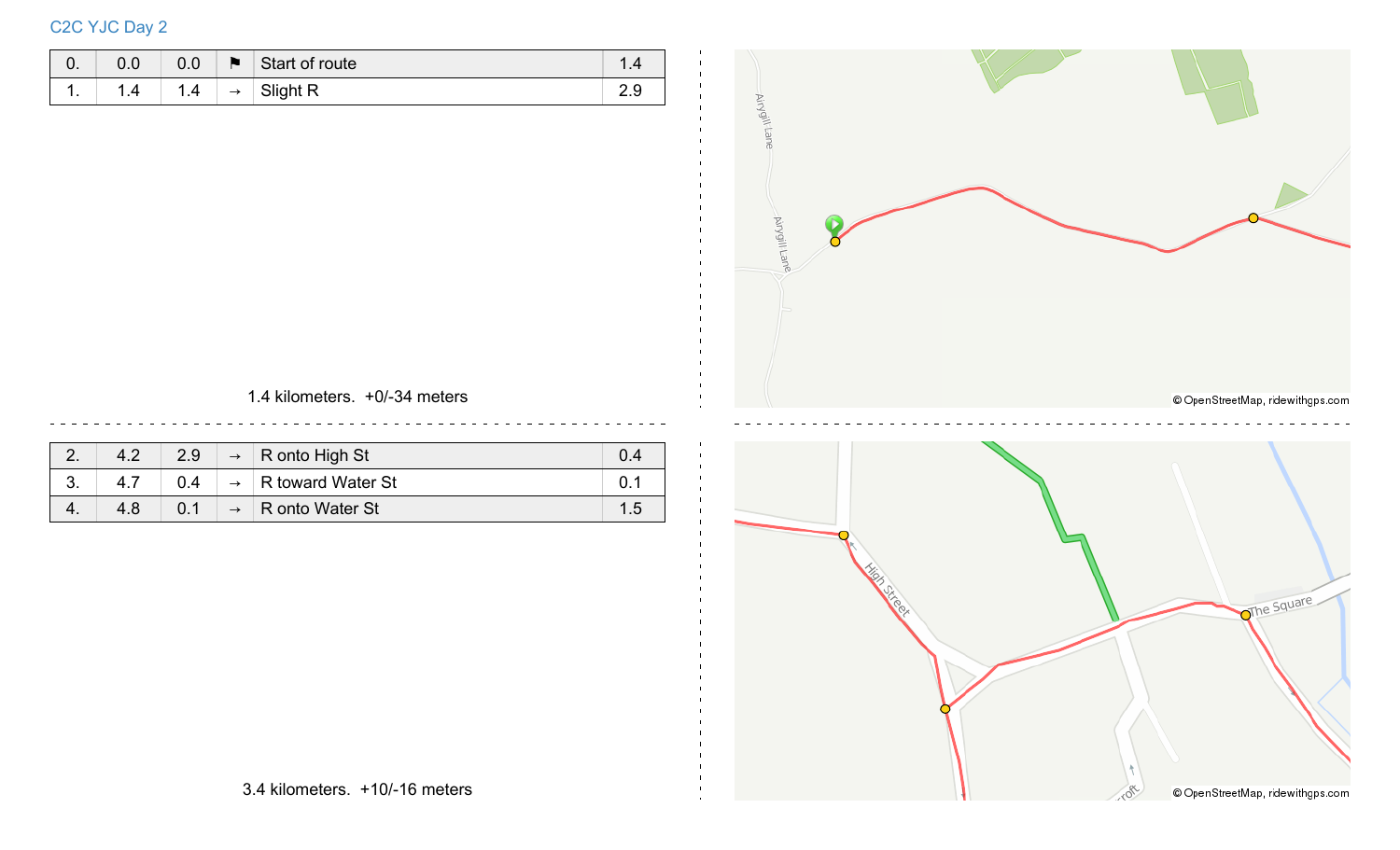|  | ∽ |                                      |  |
|--|---|--------------------------------------|--|
|  |   | Continue straight onto Welltree Brow |  |



#### 2.8 kilometers. +13/-29 meters

| . . |     |    |              |                           |  |
|-----|-----|----|--------------|---------------------------|--|
| v.  | 9.7 | .8 | $\leftarrow$ | Slight L onto Chitty Hill |  |

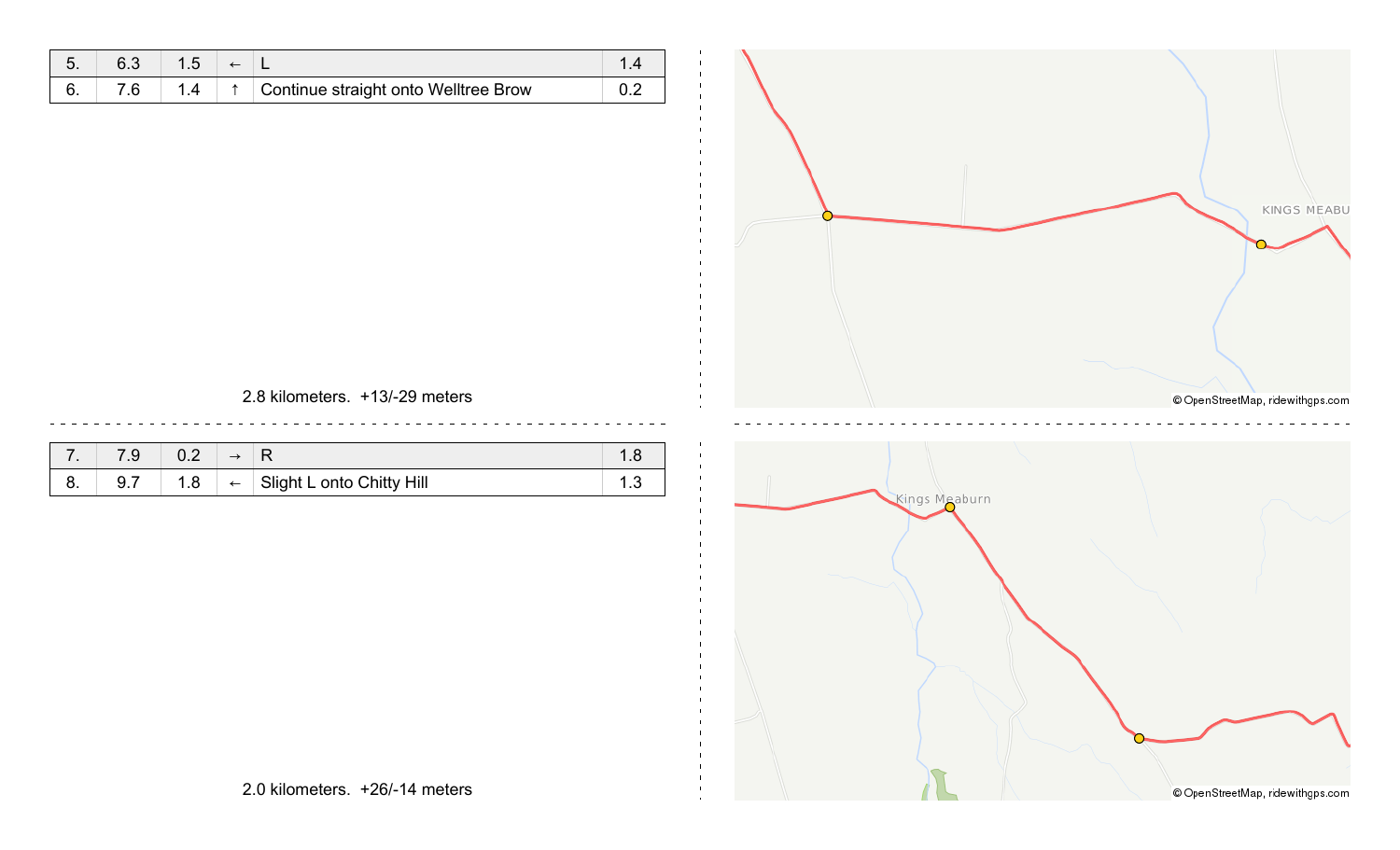| $\vert 9. \vert 10.9 \vert 1.3 \vert \rightarrow \vert R$ |  |  |
|-----------------------------------------------------------|--|--|
| 10.   13.5   2.5   $\rightarrow$   R                      |  |  |



#### 3.8 kilometers. +8/-76 meters

| 14.9 | 1.4 | Continue straight onto Colby Ln        |  |
|------|-----|----------------------------------------|--|
| 15.5 | 0.6 | $\rightarrow$ R onto Scattergate/B6260 |  |

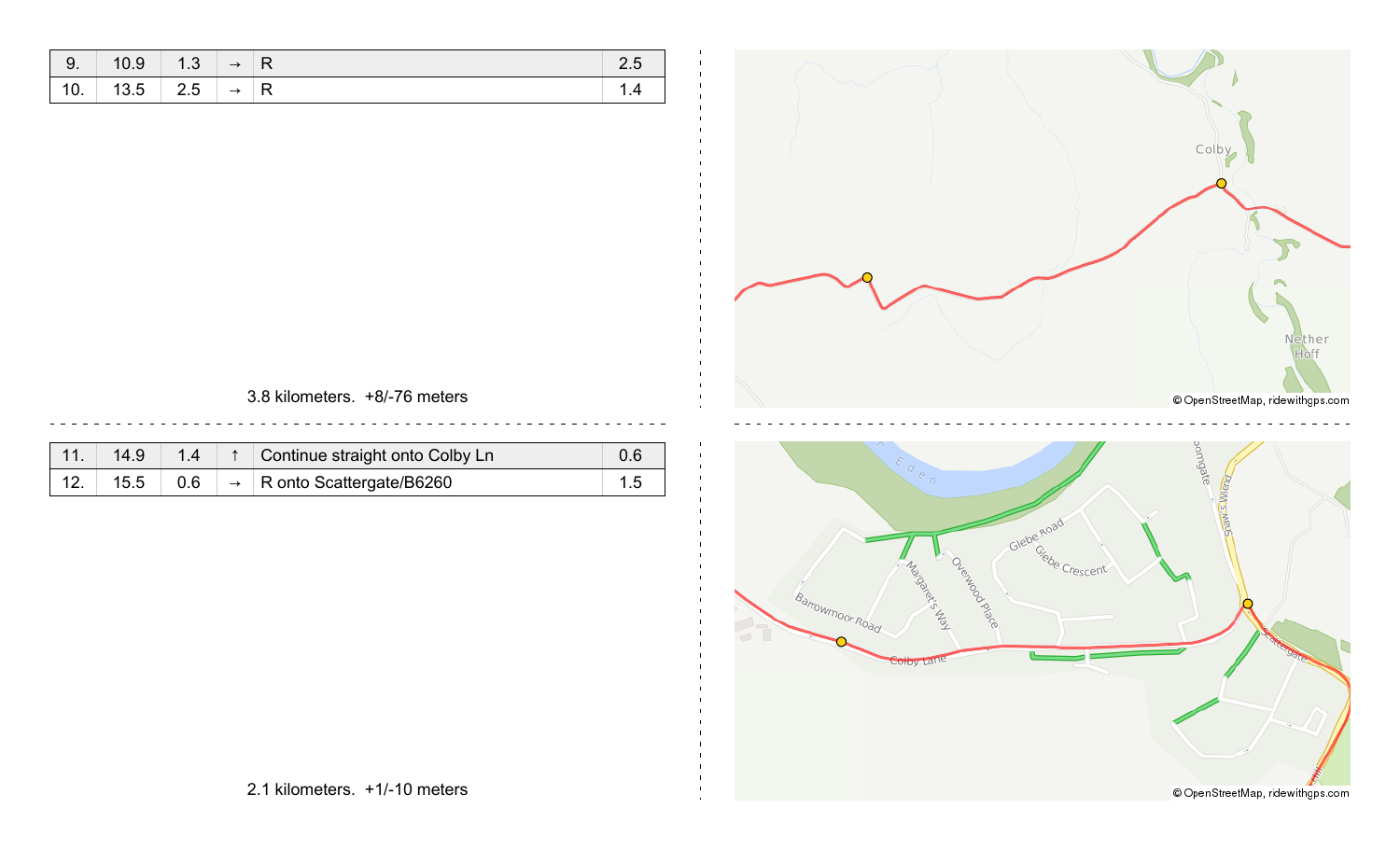|     | 17.0 | 1.5 | $\leftarrow$ L toward Helm Rd  |  |
|-----|------|-----|--------------------------------|--|
| 14. | 19.5 | 2.4 | Continue straight onto Helm Rd |  |



### 3.9 kilometers. +24/-23 meters

| $\overline{ }$<br>O. | ה הה | つに<br>2.J | ∧ | Continue onto Mask Rd | 0.9 |
|----------------------|------|-----------|---|-----------------------|-----|
| ᄼ<br>v.              |      |           |   |                       | ں . |



3.4 kilometers. +25/-0 meters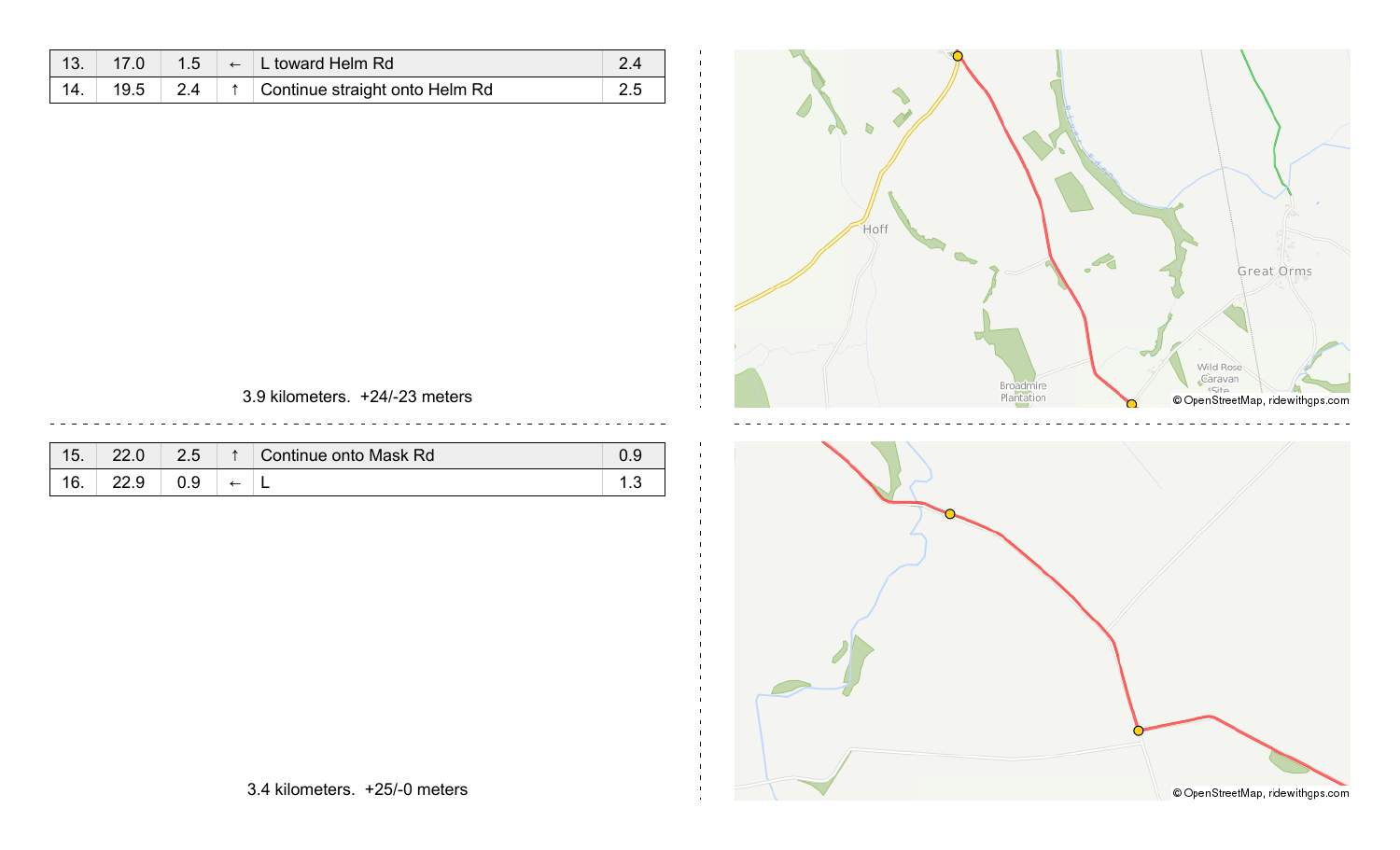|     | 24.2 |  | 1.3 $\leftarrow$ L onto Ravelands Brow |  |
|-----|------|--|----------------------------------------|--|
| 18. | 26.9 |  | ↑ Continue onto Shoregill              |  |



### 4.0 kilometers. +33/-58 meters

| 19. | 27.0            | $\bigcap$ 1    | Continue onto Brookside                     | 0.2 |
|-----|-----------------|----------------|---------------------------------------------|-----|
| 20. |                 |                | $\rightarrow$ Slight R to stay on Brookside | 0.0 |
|     | 27 <sup>3</sup> | 0 <sub>0</sub> | Continue onto Castlehill Rd/B6259           | 2.6 |

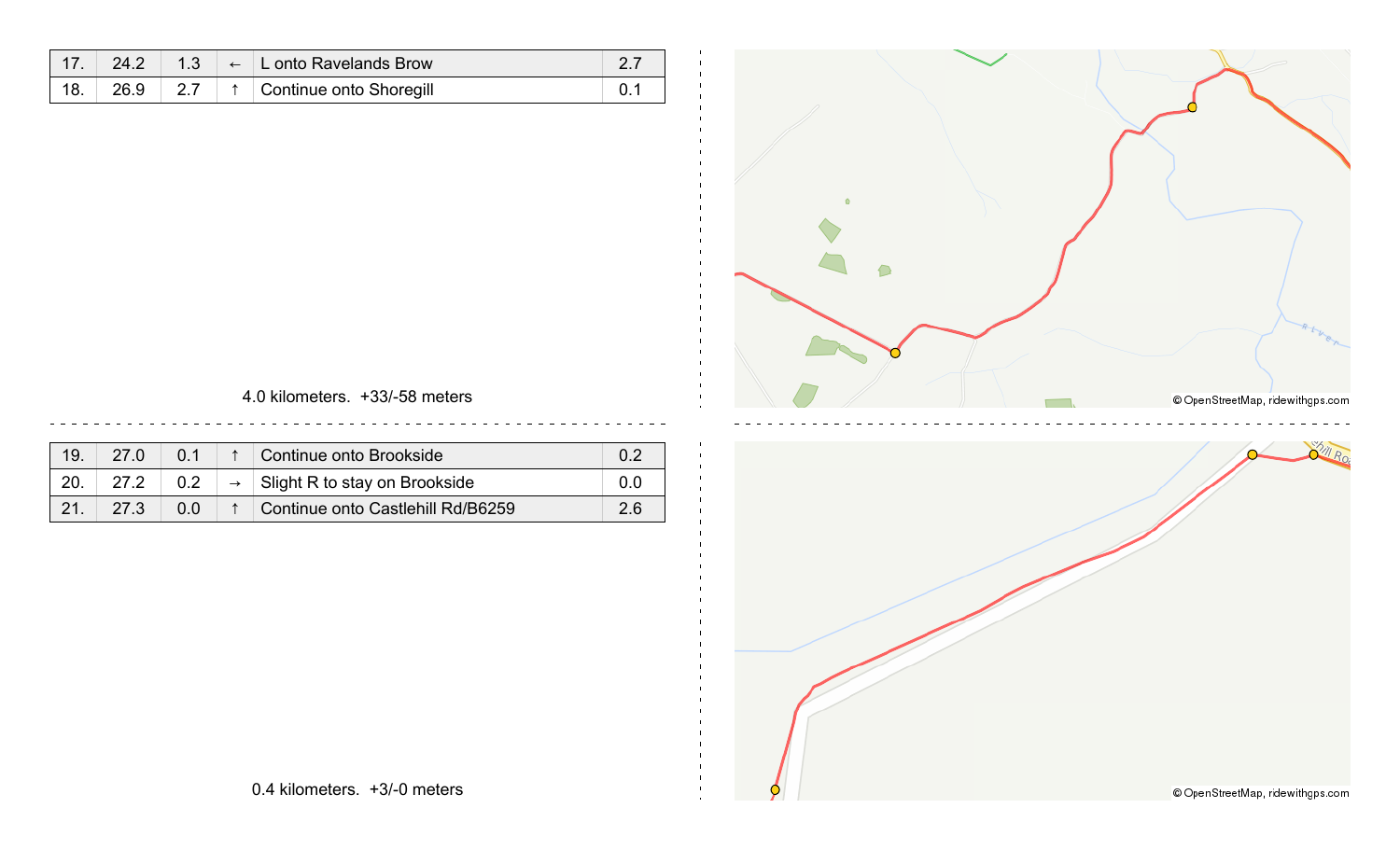| 22. | 29.9 | 2.6 | Continue onto Musgrave Ln    | റ റ |
|-----|------|-----|------------------------------|-----|
| 23. | 33.1 | 3.3 | $\rightarrow$ R onto Main St |     |

 $\mathbf{I}$ 



#### 5.9 kilometers. +44/-23 meters

| 24. | 33.5 |      | Continue onto High St/B6276 | 21.8 |
|-----|------|------|-----------------------------|------|
| 25. | 55.2 | 21.8 | ↑   Continue onto B6277     |      |

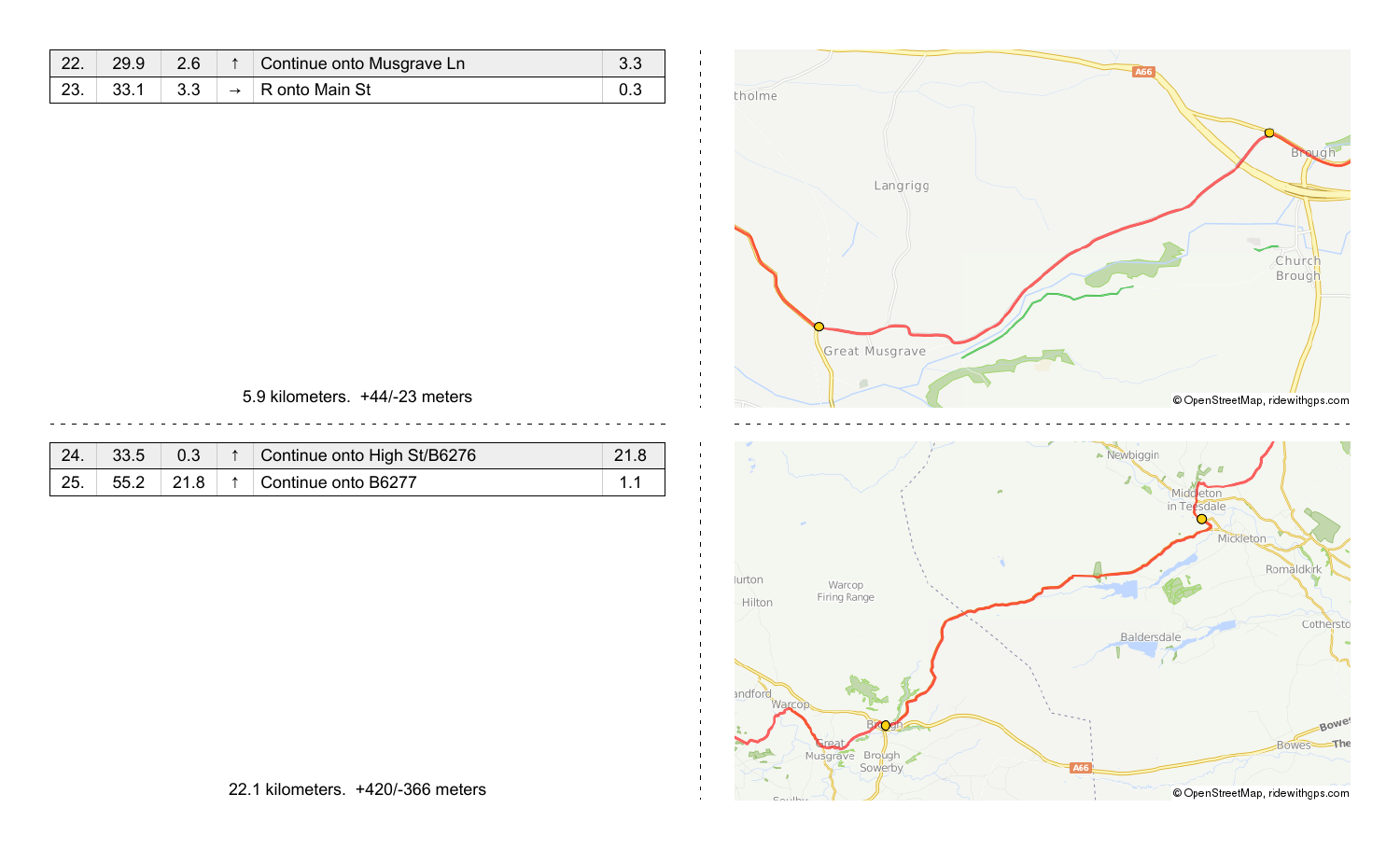| 26. | 56.4 | 11  | $\leftarrow$ L onto Market PI/B6277   |     |
|-----|------|-----|---------------------------------------|-----|
| 27. | 56.5 | 0.1 | $\rightarrow$ Slight R onto Town Head | 0.8 |
| 28. | 57.3 | 0.8 |                                       | 6.1 |



#### 2.0 kilometers. +63/-0 meters

| 29.       |      | 6.1 | $\leftarrow$  | L toward B6278     |  |
|-----------|------|-----|---------------|--------------------|--|
| ാറ<br>JU. | 63.5 | 0.1 | $\rightarrow$ | Sharp R onto B6278 |  |